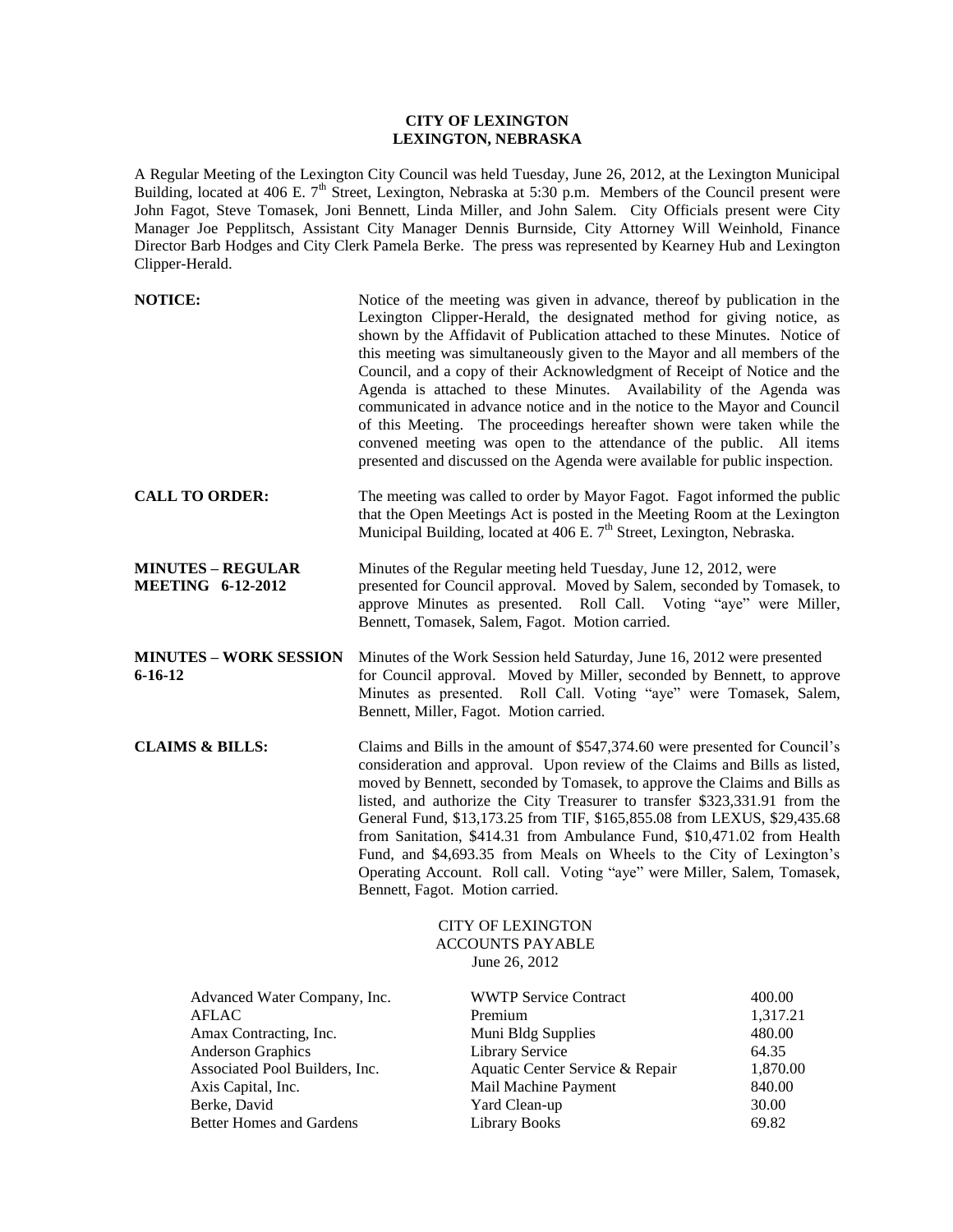| Bob's Auto Repair & Service, Inc.       | ST Vehicle Repair                       | 184.05    |
|-----------------------------------------|-----------------------------------------|-----------|
| Capstone Press, Inc.                    | <b>Library Books</b>                    | 44.46     |
| Card Center/Orscheln                    | Cem/PK/ST/Rec/WWTP/WR Supplies          | 1,029.92  |
| Case Credit Advantage                   | <b>WWTP Supplies</b>                    | 21.39     |
| Cash-Wa Distributing                    | Food & Supplies                         | 3,165.62  |
| <b>Center Point Publishing</b>          | Library Books                           | 85.08     |
| <b>Central Community College</b>        | CPR for Lifeguards                      | 52.00     |
| Clarke Mosquito Control Products, Inc.  | <b>ST</b> Supplies                      | 49.67     |
| Coca Cola/Dr Pepper Bottling of Kearney | <b>Beverages</b>                        | 259.48    |
| <b>Consolidated Management Company</b>  | Meals at Police School                  | 213.50    |
| Cook's Illustrated                      | <b>Library Subscription</b>             | 28.95     |
| Davis Energy, Inc.                      | Fuel / WWTP Supplies                    | 3,990.52  |
| Dawson Public Power District            | Power Purchase                          | 6,128.24  |
| Dell Marketing L P                      | <b>Council Chambers Computer</b>        | 670.67    |
| Demco, Inc.                             | <b>Library Supplies</b>                 | 69.43     |
| Digital-Ally                            | Police Vehicle Cameras                  | 13,185.00 |
| Dutton-Lainson Company                  | ST Supplies / Meters                    | 688.64    |
| <b>Egan Supply Company</b>              | Muni Bldg / ST Supplies                 | 628.16    |
| Eilers Machine & Welding, Inc.          | PK Supplies                             | 18.36     |
| Electric Fixture & Supply               | <b>WR Supplies</b>                      | 45.79     |
| Eustis Body Shop, Inc.                  | <b>Towing Expense</b>                   | 130.00    |
| <b>Exchange Bank</b>                    | <b>Copier Payments</b>                  | 1,195.44  |
| Fagot Refrigeration & Electric          | Service & Repair                        | 1,343.61  |
| Fastenal                                | <b>WWTP Supplies</b>                    | 75.38     |
| Ferguson, Judy                          | <b>Travel Expense</b>                   | 207.96    |
| FYR-TEK, Inc.                           | Fire Dept Supplies                      | 78.40     |
| Gale Group, The                         | <b>Library Books</b>                    | 69.52     |
| <b>GIS</b> Workshop                     | Web GIS Support                         | 7,500.00  |
| Great Plains One-Call Service           | Locates                                 | 127.55    |
| Great Western Bank-Lib. Petty Cash      | Postage/Stamps/Meals/Books/Supplies     | 224.40    |
| HD Supply Waterworks                    | WR Meter / Supplies                     | 2,353.56  |
| <b>Health Claims Fund</b>               | Claims                                  | 7,015.49  |
| Holbein, Dahlas D.                      | Fire Dept Maint / Cleaning Service      | 1,000.00  |
| <b>Ingram Library Services</b>          | <b>Library Books</b>                    | 676.52    |
| Intellicom Computer Consulting, Inc.    | <b>Computer Service</b>                 | 301.00    |
| Jakes Toro Sprinklers                   | Sprinkler Repairs                       | 229.69    |
| Jim Phillips Const.                     | Curb Repair                             | 524.00    |
| Johnstone Supply                        | DC Opp Cntr Supplies                    | 59.80     |
| Juel, Michael                           | EL Rebate                               | 1,025.00  |
| Leininger, Ronald                       | <b>Energy Efficiency Incentive</b>      | 261.00    |
| Lexington Glass Co., Inc.               | <b>Window Repair Supplies</b>           | 17.88     |
| Lexington Newspapers, Inc.              | <b>Publications</b>                     | 232.34    |
| Matheson Tri-Gas, Inc.                  | Oxygen Supplies                         | 52.81     |
| Matt Parrott/Storey Kenworthy           | <b>Business Office Supplies</b>         | 254.70    |
| Mead Lumber & Rental-Lexington          | Muni Bldg/Cem/WWTP/ST/WR Supplies       | 567.34    |
| Mid-State Units                         | Rental                                  | 900.00    |
| Midland Scientific, Inc.                | <b>WWTP Testing Supplies</b>            | 523.03    |
| Miller & Associates, Inc.               | SE Business Park / Greater Lex Addition | 94,750.00 |
| <b>Misko Sports</b>                     | Rec Supplies                            | 356.55    |
| <b>Municipal Supply</b>                 | Valve Box / WR Supplies                 | 4,273.99  |
| National League of Cities               | Membership Dues                         | 1,489.00  |
| NE Law Enforcement Training Center      | <b>Certification Expense</b>            | 150.00    |
| Northern Tool & Equipment Co.           | <b>WWTP Supplies</b>                    | 242.61    |
| OCLC, Inc.                              | Library Subscription                    | 30.04     |
| <b>Overton Community Center</b>         | Meals On Wheels                         | 100.00    |
| <b>Oxmoor House</b>                     | <b>Library Books</b>                    | 73.82     |
| Patrick, Alfred                         | <b>Library Books</b>                    | 28.00     |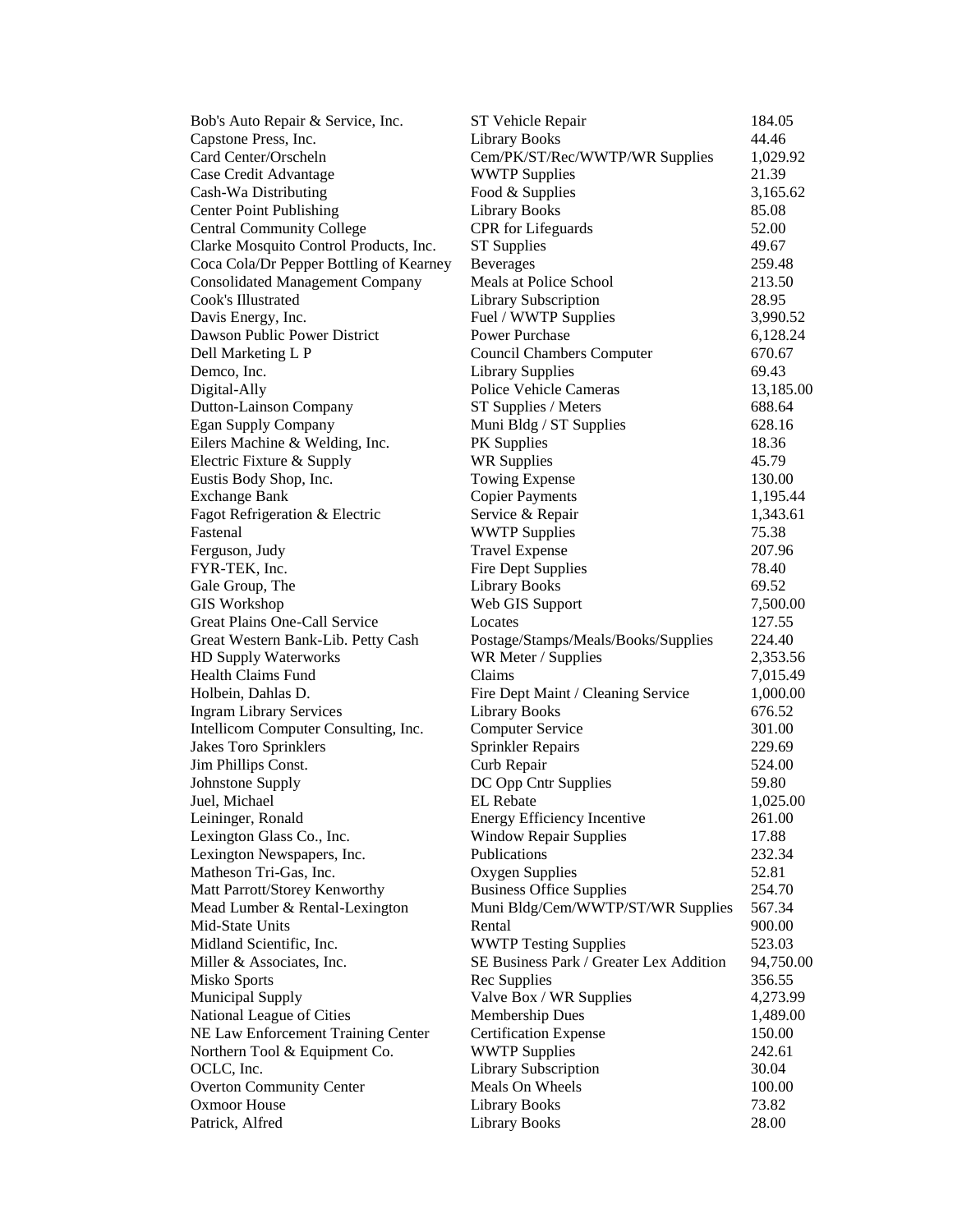| Platte Valley Communications of Kearney                          | Mo Maint/Radio Repairs/Scada Repairs             | 1,854.89        |
|------------------------------------------------------------------|--------------------------------------------------|-----------------|
| Presto-X                                                         | Fire Dept Service                                | 87.15           |
| Randy's Body Shop                                                | Towing Expense                                   | 100.00          |
| <b>Rasmussen Mechanical Services</b>                             | Library A/C Repair                               | 848.99          |
| Reader's Digest Large Print                                      | Library Subscription                             | 27.96           |
| S & W Auto Parts, Inc.                                           | ST / Cem / WWTP Supplies                         | 329.91          |
| Schwan's Sales Ent                                               | Food                                             | 199.90          |
| Service Master Mid Nebraska                                      | <b>Cleaning Service</b>                          | 4,741.00        |
| T.O. Haas Tire Co., Inc.                                         | <b>Truck Tires</b>                               | 255.88          |
| <b>TASC</b> - Client Invoices                                    | Fees                                             | 184.63          |
| Team Detail & Quicklube                                          | Car Washes / Clean                               | 75.00           |
| <b>U-Save Business Equipment</b>                                 | UPS Charges/CG/ST/Bldg Insp Supplies             | 629.31          |
| <b>Unisan Products</b>                                           | WWTP / ST Supplies                               | 209.58          |
| Upstart                                                          | <b>Library Supplies</b>                          | 75.00           |
| Verizon Wireless                                                 | Cellphone Service                                | 366.65          |
| Walmart                                                          | Supplies                                         | 594.28          |
| American Chamber of Commerce Resources Personnel Manuals         |                                                  | 210.00          |
| <b>Business Card</b>                                             |                                                  |                 |
|                                                                  | Office Chair                                     | 143.48          |
| Target.Com                                                       | <b>Storm Water Brochures</b>                     |                 |
| <b>Copycat Printing</b>                                          |                                                  | 606.30          |
| <b>UNO Bookstore</b>                                             | Invoice paid twice                               | $-299.07$       |
| Microsoft Office                                                 | Software                                         | 199.95          |
| Kearney Park & Rec                                               | Pool Clinic                                      | 75.00           |
| <b>Microsoft Store</b>                                           | Windows 10                                       | 1,460.47        |
| Wilke's True Value                                               | Trimmer / Line                                   | 135.44          |
| Pump & Pantry                                                    | Ice for Shipping                                 | 7.98            |
| <i>i</i> Tunes                                                   | Spanish-English Translators                      | 90.77           |
| Menards                                                          | <b>Mortar Mix</b>                                | 8.47            |
| Card Center/Orscheln                                             | <b>Central Garage Supplies</b>                   | 27.77           |
| Cash-Wa Distributing                                             | Food & Supplies                                  | 1,800.64        |
| Central Garage Fund                                              | Service / Repair                                 | 3,808.48        |
| Central Tire & Tread, Inc.                                       | Tire Repair                                      | 30.00           |
| Coca Cola/Dr Pepper Bottling of Kearney                          | <b>Beverages</b>                                 | 393.20          |
| Community Development Agency Property Taxes-TIF                  |                                                  | 13,173.25       |
| <b>Consolidated Management Company</b>                           | Meals at Police School                           | 241.00          |
| Dan's Sanitation, Inc.                                           | <b>Sanitation Fees</b>                           | 29,435.68       |
| Davis Energy, Inc.                                               | <b>Fuel Additive</b>                             | 77.00           |
| Eilers Machine & Welding, Inc.                                   | Central Garage Repair                            | 8.83            |
| <b>Farmer Brothers Coffee</b>                                    | Food & Supplies                                  | 376.44          |
| Fastenal                                                         | <b>ST Supplies</b>                               | 225.92          |
| Great Western Bank-City Petty Cash                               | Postage / Food / Fuel                            | 276.47          |
| <b>Health Claims Fund</b>                                        | Claims                                           | 953.69          |
| JEO Consulting Group, Inc.                                       | Park Plan PJ                                     | 1,020.00        |
| Lexington Newspapers, Inc.                                       | Publications                                     | 251.94          |
| <b>Lexington Recreation Program</b>                              | State SB Tourney Start-up/Umpire Exp             | 13,900.00       |
| Lexington Utilities System                                       | <b>Utilities</b>                                 | 47,924.39       |
| Lexington, City of                                               | <b>Franchise Fees</b>                            | 72,462.13       |
| Lexington City Payroll Account                                   |                                                  |                 |
| Payroll                                                          | Wages                                            | 147,906.08      |
| Social Security                                                  | Employer Portion / FICA Med                      | 10,952.23       |
| Union Bank & Trust                                               | <b>Employer Portion / Pension</b>                | 3,835.48        |
| Union Bank & Trust                                               | Police Pension                                   | 1,829.48        |
| <b>ICMA</b>                                                      | <b>City Manager Pension</b>                      | 463.85          |
|                                                                  |                                                  |                 |
| Mead Lumber & Rental-Lexington<br>Mid-American Research Chemical | Central Garage / Muni Bldg / Cem Supplies 224.84 |                 |
|                                                                  | <b>ST</b> Supplies                               | 734.52<br>61.50 |
| Midwest Radar & Equipment                                        | Police Antenna Repair                            |                 |
| Misko Sports                                                     | Void Invoice per Ann                             | $-356.55$       |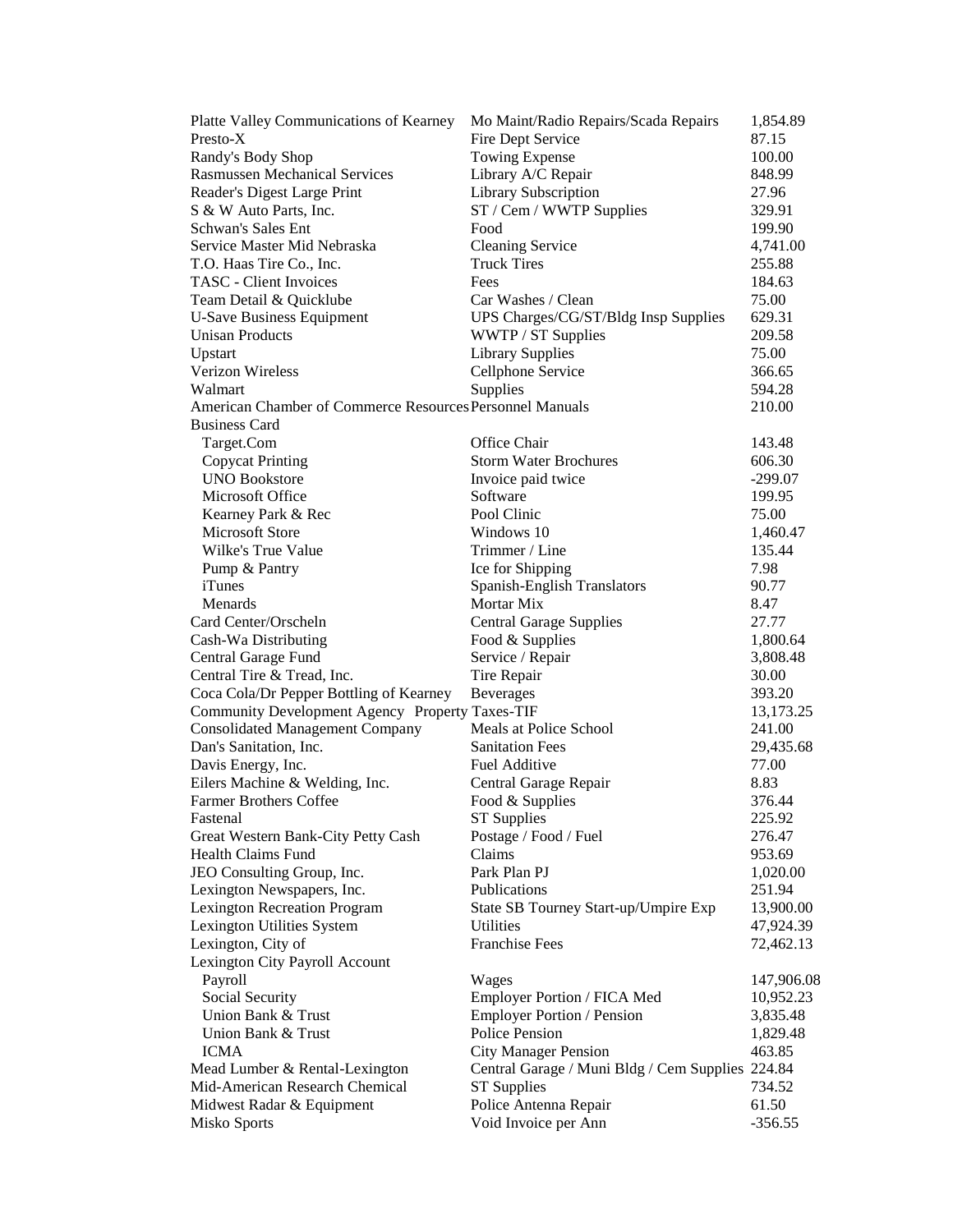| Nebraskaland Tire                | Tire Repair                    | 14.50    |
|----------------------------------|--------------------------------|----------|
| Paulsen, Inc.                    | ST / Sidewalk Repair           | 1,837.00 |
| Platte Valley Auto Mart, Inc.    | <b>Central Garage Supplies</b> | 26.04    |
| <b>Reiman Publications</b>       | <b>Library Subscription</b>    | 19.97    |
| Reliance Standard                | <b>Insurance Binder Pmt</b>    | 1,000.00 |
| <b>Roberts Dairy Company</b>     | <b>Beverages</b>               | 386.68   |
| S & W Auto Parts, Inc.           | <b>Central Garage Supplies</b> | 223.89   |
| Sport Supply Group, Inc.         | <b>PK</b> Supplies             | 105.23   |
| <b>Statewide Collections LLC</b> | <b>Collections Fees</b>        | 426.01   |
| Subway @ Wal-Mart                | Meals                          | 83.55    |
| T. L. Sund Constructors, Inc.    | Sidewalk Repair                | 2,985.00 |
| Thompson Co., The                | Food & Supplies                | 1,523.83 |
| Univar USA, Inc.                 | Caustic Soda                   | 9,230.46 |
| Village Uniform                  | <b>GGC</b> Supplies            | 109.20   |
| Wal-Mart                         | <b>Supplies</b>                | 75.32    |
|                                  |                                |          |

TOTAL CLAIMS: 547,374.60

**PUBLIC HEARING:** Mayor Fagot opened a public hearing to consider an application to the Lexington CDBG Reuse Fund. Pepplitsch explained the application is from the City for a \$190,000 grant to be used as matching funds for the Southeast Business Park Improvements project. He noted that these funds were budgeted and anticipated to be used for this project. There being no further public comment, the public hearing was closed. Moved by Miller, seconded by Salem, to approve the application and to authorize the execution of necessary documents. Roll call. Voting "aye" were Bennett, Tomasek, Salem, Miller, Fagot. Motion carried.

**REUSE LOANS:** Resolution No. 2012-11 was presented. Pepplitsch reviewed Nebraska Department of Economic Development (DED) correspondence outlining options to either continue or cease operation of the Lexington CDBG Reuse Fund. He indicated this was a statewide issue and not Lexington specific. He reviewed active loans from this fund and recommended that the remaining balances be forgiven and any unallocated funds be returned to DED for administration. Following discussion, moved by Salem, seconded by Miller, to approve Resolution No. 2012-11 as presented. Roll call. Voting "aye" were Bennett, Tomasek, Miller, Salem, Fagot. Motion carried.

RESOLUTION NO. 2012-11

WHEREAS, the City of Lexington is responsible for the administration of Community Development Block Grant (CDBG) Program Income Reuse Fund: and.

WHEREAS, loans made by the City of Lexington from the Lexington CDBG Program Income Reuse Fund have been expended for economic development purposes consistent with national objectives of the CDBG Program.

NOW, THEREFORE BE IT RESOLVED, by the City Council of the City of Lexington, Nebraska, that in consideration of the benefit received by the community from the administration of the Lexington CDBG Program Income Reuse Fund, the loans listed on "Exhibit 1" attached hereto, should be and hereby are released from further liability for payment.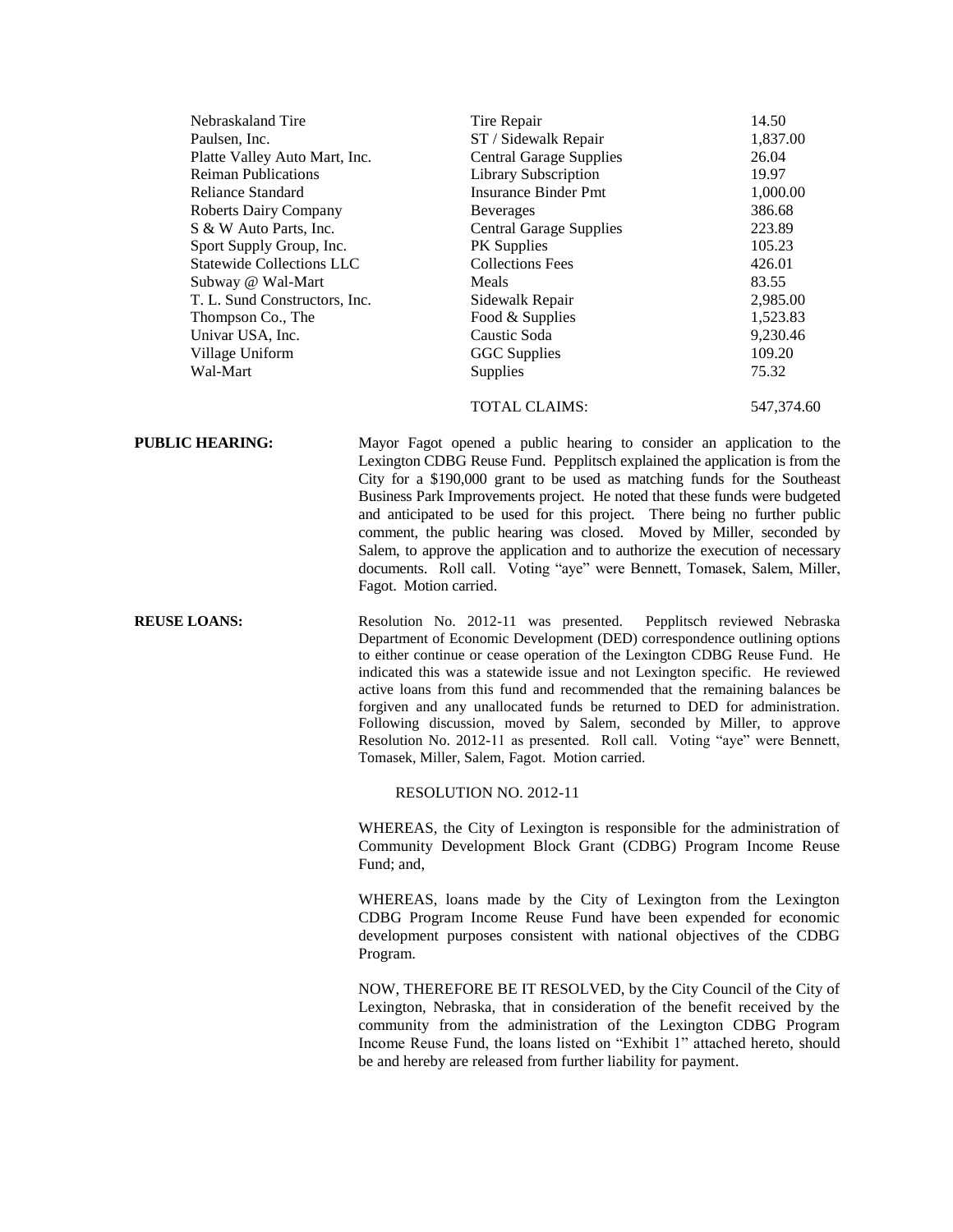BE IT FURTHER RESOLVED that the City of Lexington will cease to operate and administer the Lexington CDBG Program Income Reuse Fund effective July 5, 2012.

PASSED AND APPROVED this 26th day of June, 2012.

CITY OF LEXINGTON, NEBRASKA

BY: John Fagot, Mayor

ATTEST: Pamela Berke, City Clerk

**REDLG:** Resolution No. 2012-12 was presented. Pepplitsch discussed how USDA Rural Development grant funds will be used to establish and operate a Revolving Loan fund. He indicated that this reuse plan was approved during the grant application process, and USDA is requesting re-approval as a grant award condition. Following discussion, moved by Bennett, seconded by Tomasek, to approve Resolution No. 2012-12 as presented. Roll call. Voting "aye" were Miller, Salem, Tomasek, Bennett, Fagot. Motion carried.

## RESOLUTION NO. 2012-12

WHEREAS, CITY OF LEXINGTON has been conditionally awarded a \$300,000 Rural Economic Development Grant which will establish a revolving loan fund for the purpose of sustaining rural economic development and job creation projects; and

WHEREAS, CITY OF LEXINGTON has committed \$60,000 from its economic development funds to meet the matching dollar requirements for creating a revolving loan fund and these matching funds will remain in the newly created revolving loan fund.

NOW, THEREFORE BE IT RESOLVED, that the CITY OF LEXINGTON City Council hereby adopts the City of Lexington Rural Development Plan and Scope of Work, as attached to this resolution.

PASSED AND APPROVED this 26th day of June, 2012.

CITY OF LEXINGTON, NEBRASKA

BY: John Fagot, Mayor

ATTEST: Pamela Berke, City Clerk

**DTR:** Pepplitsch reviewed a bid tabulation for the Downtown Improvements project and the engineer's recommendation. A low bid of \$179,973.50 was received, which is 15% below the Engineer's estimate of \$213,000. Following discussion, moved by Miller, seconded by Tomasek to accept the bids received for the Downtown Improvements, award a contract to Paulsen, Inc. as low bidder, and authorize the execution of contract documents. Roll call. Voting "aye" were Bennett, Salem Tomasek, Miller, Fagot. Motion carried.

**SE BUSINESS PARK:** Pepplitsch presented plans and specifications for the Southeast Business Park Improvements project and requested authorization to solicit bids. He noted a bid opening would be scheduled on July 23, 2012. Following discussion, moved by Miller, seconded by Tomasek, to approve the plans